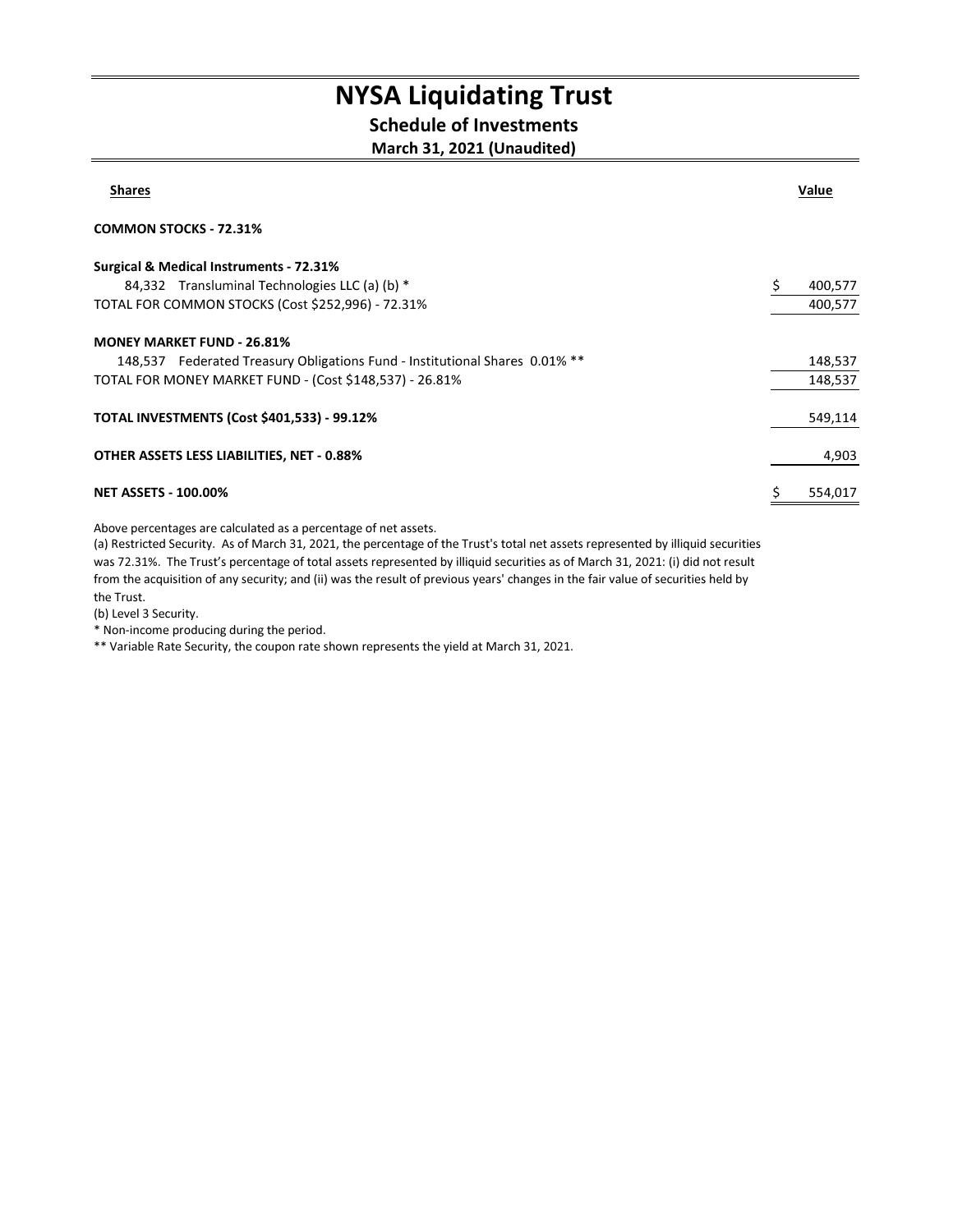# NYSA Liquidating Trust

#### Statement of Assets and Liabilities

March 31, 2021 (Unaudited)

| Assets:                                              |               |
|------------------------------------------------------|---------------|
| Investments in Securities, at Value (Cost \$401,533) | \$<br>549,114 |
| <b>Prepaid Expenses</b>                              | 16,299        |
| <b>Total Assets</b>                                  | 565,413       |
| Liabilities:                                         |               |
| Payables:                                            |               |
| <b>Trustee Fees</b>                                  | 106           |
| <b>Service Fees</b>                                  | 756           |
| <b>Other Accrued Expenses</b>                        | 10,534        |
| <b>Total Liabilities</b>                             | 11,396        |
| <b>Net Assets</b>                                    | \$<br>554,017 |
| Net Assets Consist of:                               |               |
| Paid In Capital                                      | \$<br>406,436 |
| Distributable Earnings/(Deficit)                     | 147,581       |
| Net Assets, for 344,956 Shares Outstanding           | \$<br>554,017 |
|                                                      |               |
| Net Asset Value and Redemption Price Per Share       | \$<br>1.61    |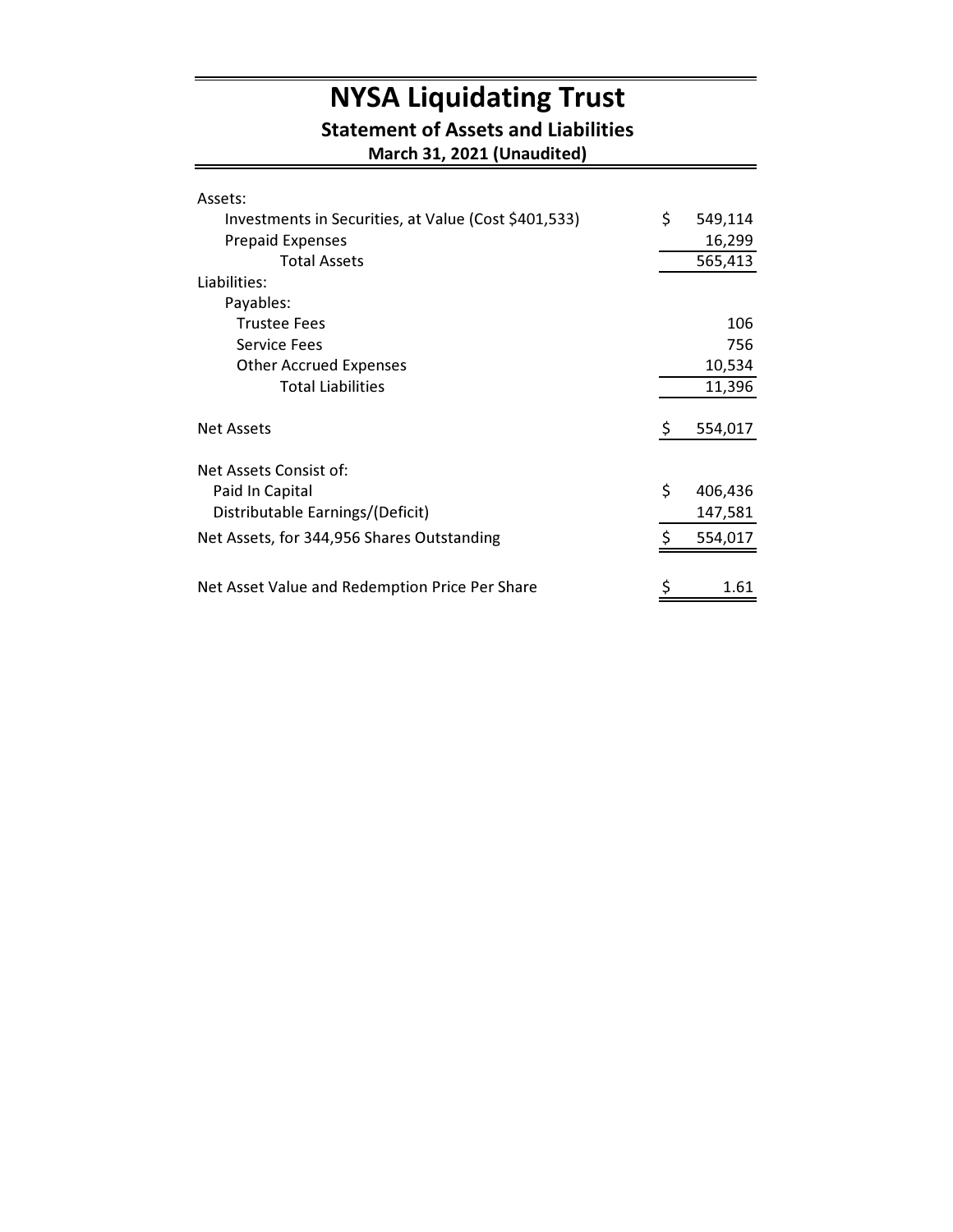## **NYSA Liquidating Trust**

**Statement of Operations**

**For the six months ended March 31, 2021 (Unaudited)**

| Investment Income                                    | \$        |
|------------------------------------------------------|-----------|
| Expenses:                                            |           |
| <b>Audit Expense</b>                                 | 10,757    |
| Insurance Expense                                    | 6,676     |
| <b>Transfer Agent Expense</b>                        | 4,502     |
| Legal Expense                                        | 850       |
| <b>Custodial Fees</b>                                | 764       |
| <b>Tax Filing Expense</b>                            | 713       |
| <b>Trustee Expense</b>                               | 460       |
| <b>Regulatory Fee Expense</b>                        | 212       |
| <b>Printing and Mailing Expense</b>                  | 198       |
| <b>Closing Fee Expense</b>                           | 141       |
| <b>Other Expenses</b>                                | 1,415     |
| <b>Total Expenses</b>                                | 26,688    |
| Net Investment Loss                                  | (26, 688) |
| Realized and Unrealized Gain (Loss) on Investments:  |           |
| Realized Gain on Investments                         |           |
| Net Change in Unrealized Appreciation on Investments |           |
| <b>Realized and Unrealized Gain on Investments</b>   |           |
| Net Decrease in Net Assets Resulting from Operations | (26,688)  |